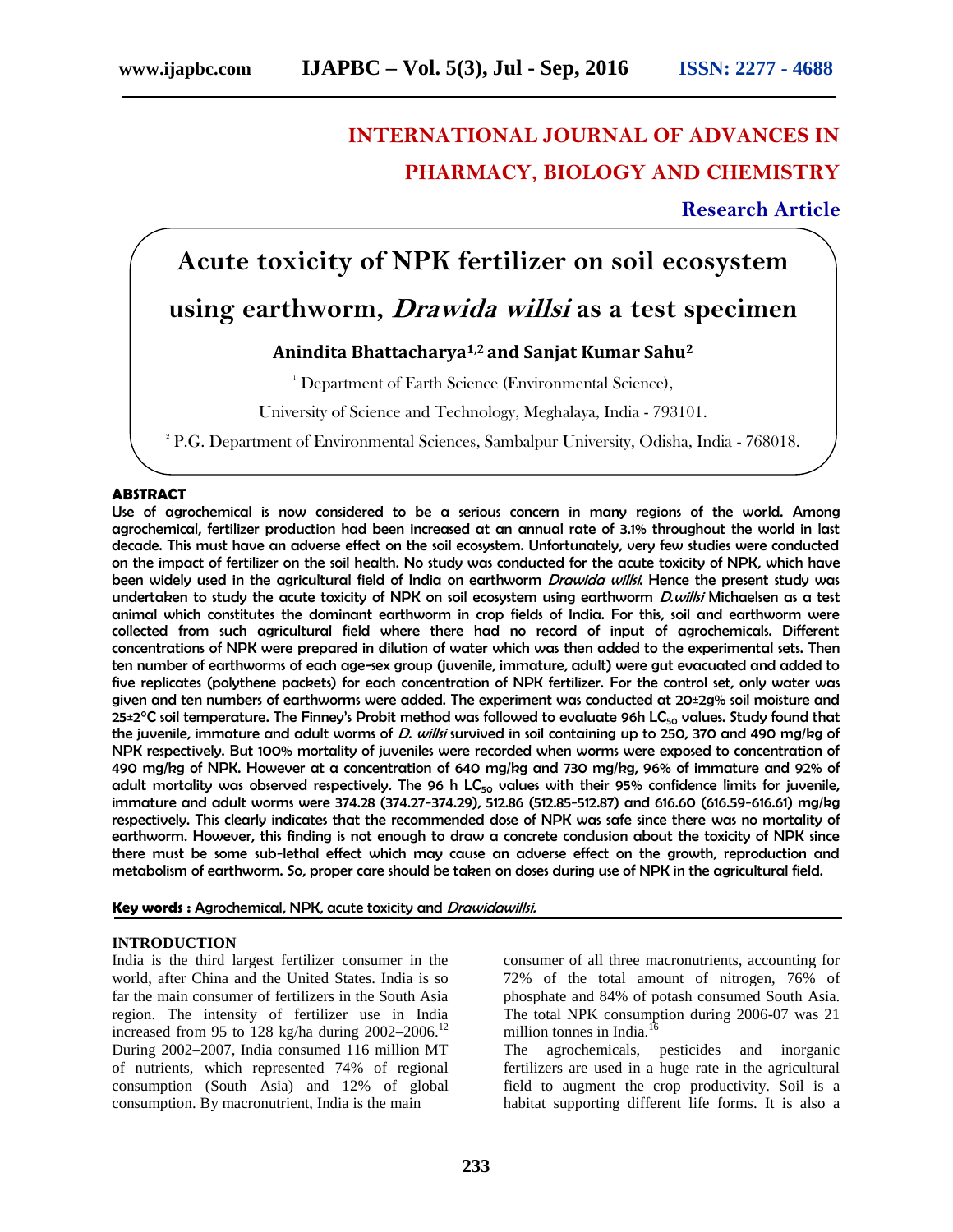reservoir of all the agrochemicals. When these agrochemicals enter the soil, they may disturb the soil ecosystems by impairing the physical, chemical and biological components specially the non-target beneficial microorganisms and earthworms.3,9

Earthworms constitute more than 80% of the invertebrate biomass in most of the agro-ecosystems of the world and plays important role in improving the structure and fertility of the soil through their feeding, casting and burrowing activities.  $8,13$  Due to their beneficial role in agroecosystem, earthworms are used as indicator species for monitoring the impact of pollutants, changes in soil structure and agricultural practices.<sup>10,15</sup>

A number of studies were conducted on the acute toxicity of NPK on the aquatic ecosystem. Most of these studies were conducted on fish.<sup>4-7,14,18,20</sup> Very few studies were conducted on the toxicity of NPK using *earthworms Eisenia foetida* as test animal by Paper contact method.<sup>1,2</sup> But no study was conducted to test the toxicity of NPK on the soil ecosystem till date using tropical earthworm *Drawida willsi,* Michaelsen as a test animal which constitutes the dominant earthworm in crop fields of India. Therefore, earthworm *Drawida willsi* was undertaken in the present experiment as the test animal to find out the toxicity level of NPK on soil ecosystem.

#### **MATERIALS AND METHODS**

**Soil and Earthworm**: For the experiment, earthworm (*D.willsi*) and soil were collected from an upland non-irrigated paddy field which had no record of input of agrochemicals.

The soil was of laterite type with sandy loam texture. It had a pH of 6.8, organic matter  $(g\% )$  4.7, nitrogen  $g (%) 0.22$  and a C/N ratio of 12.27. Prior to use, the soil was air dried and sieved. Then several experiment sets were prepared each with 500 gm soil in the polythene packet.

After collection, the earthworms were cultured for one month at their native soil in the laboratory condition at moisture  $(20\pm 2g\%)$  and temperature  $(25\pm2°C)$  with a diet of 10% organic matter (cow dung + leaf litter).<sup>19</sup> Then earthworms were removed from culture pots and gut cleaned by immersing them in glass petriplates having 30 ml of tap water in  $25\pm2^{\circ}$ c for 24h. Then they were categorized into three age classes (juveniles: <2cm, immature:  $2$ <4cm and adults : 4cm) on the basis of size and

presence or absence of genital papilla and clitellium.

**Fertilizer:** The recommended agricultural dose (mg/kg) calculated for urea, superphosphate, potash came to be 79.04, 39.52 and 39.52 respectively and for NPK it came to be 160 (NPK in the ratio of 2:1:1).

Mixtures containing all the three principal nutrients (N, P and K) are termed complete fertilizers. According to EEC Guidelines, NPK fertilizers must contain at least 3% N + 5% P<sub>2</sub>O<sub>5</sub> +5% K<sub>2</sub>O and at least 20% total nutrients. The most commonly used grades are:

> Nutrient Ratio 1:1:1 Nutrient Ratio 1:2:3 and 1:1.5:2 Nutrient Ratio 1:1:1.5-1.7 Nutrient Ratio 3:1:1 and 2:1:1

Preparation of NPK was made as follows **:** (i) 80 mg/kg N+40 mg/kg P+40 mg/kg K=160 mg/kg NPK, (ii)90 mg/kg N+50 mg/kg P+50 mg/kg K =190mg/kg NPK and so on. These were added to the soil surface and then mixed thoroughly with enough water to ensure a homogeneous mixture. The same procedure with only water was applied to prepare the control set.

**Toxicity Test**: Different concentrations of NPK in a ratio of 2:1:1 were prepared in dilution of water. These were added to the experiment sets and then mixed thoroughly to ensure a homogeneous mixture with soil. Then ten healthy gut evacuated earthworms of each age group (juvenile, immature, adult) were added to five replicates (polythene packets) for each concentration of NPK fertilizer. The experiment was maintained at 20±2g% soil moisture and 25±2°C soil temperature. Earthworm deaths were recorded and Finney's probit method was followed to calculate 96h  $LC_{50}$  values.

#### **RESULT AND DISCUSSION**

The experiment found a wide variation of toxicity on juvenile, immature and adult earthworms due to NPK. Details of the toxicity with respect to different dose and replicates are given below.

#### *Effect on juvenile earthworm*

No mortality was reported when juvenile *D. willsi* earthworms were exposed to 250 mg of NPK fertilizers per kg of soil. But about 5% mortality was recorded at the exposure of 280 mg/ kg of NPK in soil. Gradually the mortality increased with the increase of doses and 100% mortality was observed at the dose of 490 mg/kg of NPK to soil.

There was a wide variation in toxicity of NPK on juvenile earthworm with respect to dose conducted in five replicates (Table-1). About 5% mortality of earthworms were recorded when they were exposed to 280 mg/kg of NPK in all the five replicates. The mortality increased to 19% when they were exposed to 310 mg/ kg of NPK to soil followed by 30% at 340 mg/kg, 42% at 370 mg/kg, 58% at 400 mg/kg, 76% at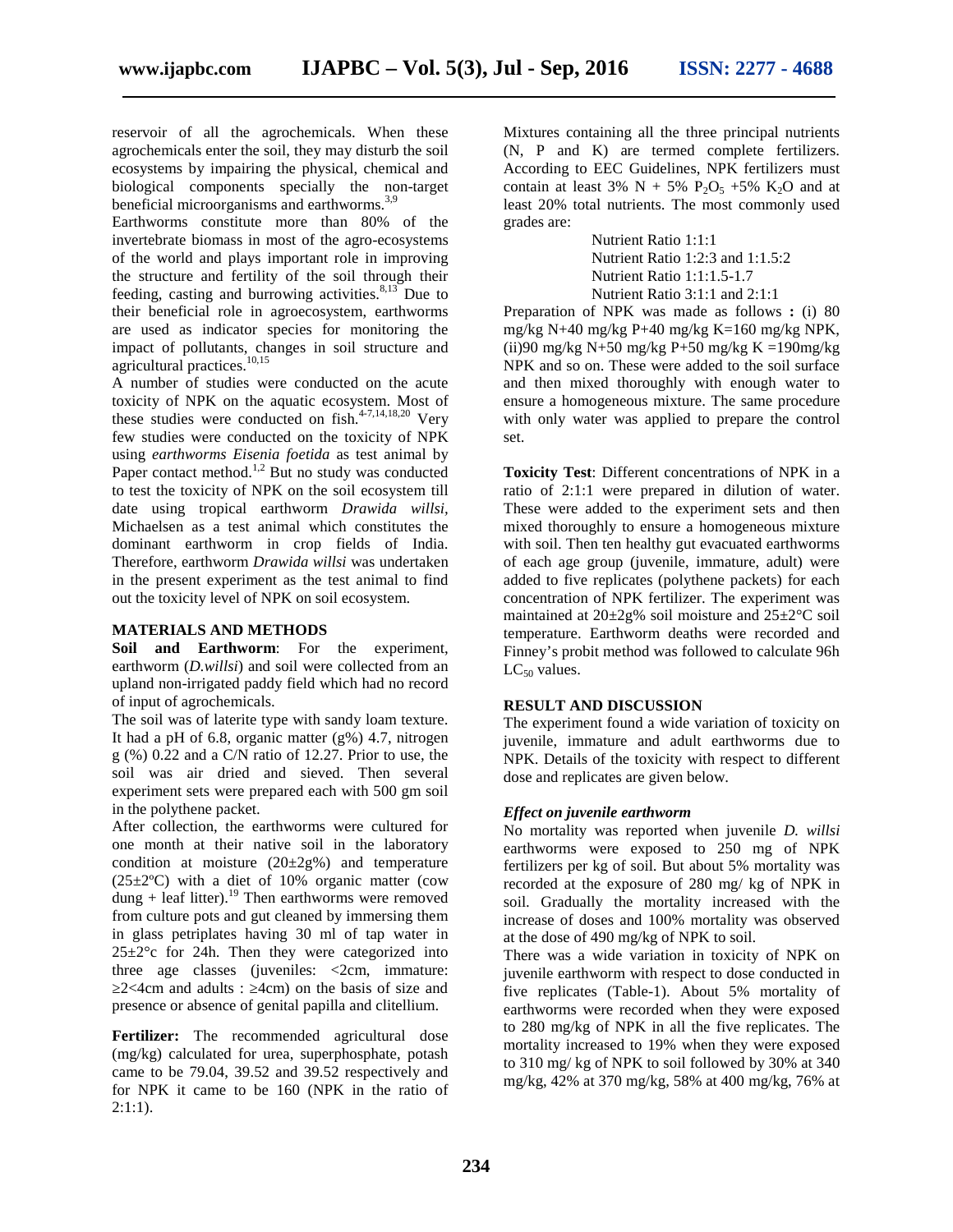430 mg/kg, 92% at 460 mg/kg and all the juvenile earthworms died at 490 mg/kg of NPK to soil.

The Finney's Probit analysis indicates the 96h  $LC_{50}$ values with 95% confidence limit for juvenile earthworm was of 374.28 with a range of 374.27 to 374.29 mg/kg of soil (Fig-1, Table-1).

#### **Effect on immature earthworm**

There was no mortality of immature earthworm when exposed to NPK at the dose up to 370 mg/kg to the soil. But mortality started when they were exposed at 400 mg/kg soil and 100% mortality was observed at the dose of 670 mg/ kg soil.

| 96 h toxicity test for <i>D. willsi</i> exposed to different concentrations of NPK |                              |                  |                          |                          |                                |
|------------------------------------------------------------------------------------|------------------------------|------------------|--------------------------|--------------------------|--------------------------------|
| Age-class                                                                          | Concentration                | Mortality        | Emperical<br>probit      | Expected<br>probit       | 96 h LC <sub>50</sub> with 95% |
|                                                                                    | (mg a.i./kg dry soil)<br>250 | $\boldsymbol{0}$ | $\overline{\phantom{a}}$ | $\overline{\phantom{a}}$ | confidence limit               |
| <b>JUVENILE</b>                                                                    |                              | $\sqrt{5}$       |                          |                          |                                |
|                                                                                    | 280                          |                  | 3.36                     | 3.2                      |                                |
|                                                                                    | 310                          | 19               | 4.12                     | 3.8                      | 374.28<br>$(374.27 - 374.29)$  |
|                                                                                    | 340                          | 30               | 4.48                     | 4.48                     |                                |
|                                                                                    | 370                          | 42               | 4.8                      | 5.25                     |                                |
|                                                                                    | 400                          | 58               | 5.2                      | 5.6                      |                                |
|                                                                                    | 430                          | 76               | 5.71                     | 5.95                     |                                |
|                                                                                    | 460                          | 92               | 6.41                     | 6.62                     |                                |
|                                                                                    | 490                          | 100              | 8.09                     | $\boldsymbol{7}$         |                                |
|                                                                                    | 370                          | $\boldsymbol{0}$ | 4                        | ÷,                       | 512.86<br>$(512.85 - 512.87)$  |
|                                                                                    | 400                          | $\sqrt{2}$       | 2.95                     | 3                        |                                |
| <b>IMMATURE</b>                                                                    | 430                          | 10               | 3.72                     | 3.72                     |                                |
|                                                                                    | 460                          | 22               | 4.23                     | 4.23                     |                                |
|                                                                                    | 490                          | 44               | 4.85                     | 4.6                      |                                |
|                                                                                    | 520                          | 56               | 5.15                     | $5.1\,$                  |                                |
|                                                                                    | 550                          | 68               | 5.47                     | 5.47                     |                                |
|                                                                                    | 580                          | 78               | 5.77                     | 5.8                      |                                |
|                                                                                    | 610                          | 84               | 5.99                     | 6.25                     |                                |
|                                                                                    | 640                          | 96               | 6.75                     | 6.6                      |                                |
|                                                                                    | 670                          | 100              | 8.09                     |                          |                                |
|                                                                                    | 490                          | $\boldsymbol{0}$ | ÷,                       | $\overline{\phantom{a}}$ | 616.6<br>$(616.59 - 616.61)$   |
|                                                                                    | 520                          | $\,8\,$          | 3.59                     | 3.7                      |                                |
|                                                                                    | 550                          | 24               | 4.29                     | 4.15                     |                                |
|                                                                                    | 580                          | 36               | 4.64                     | 4.55                     |                                |
|                                                                                    | 610                          | 48               | 4.95                     | 4.95                     |                                |
| <b>ADULT</b>                                                                       | 640                          | 56               | 5.15                     | 5.3                      |                                |
|                                                                                    | 670                          | $72\,$           | 5.58                     | 5.65                     |                                |
|                                                                                    | 700                          | $80\,$           | 5.84                     | 5.95                     |                                |
|                                                                                    | 730                          | 92               | 6.41                     | 6.3                      |                                |
|                                                                                    | 760                          | 100              |                          |                          |                                |
|                                                                                    |                              |                  | 8.09                     |                          |                                |

**Table 1**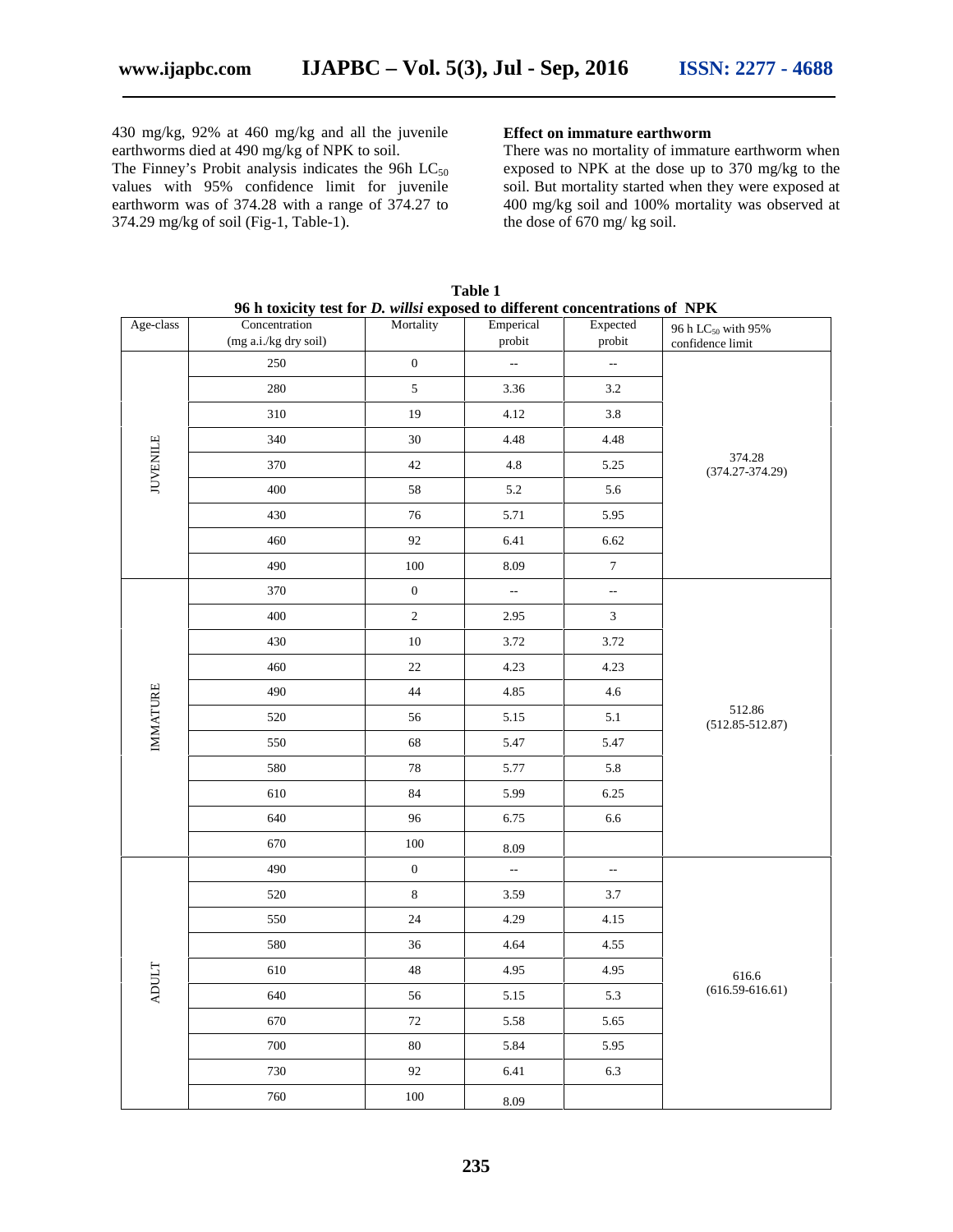

**Fig 1 96 h toxicity test for juvenile** *D.willsi* **exposed to different concentrations of NPK**



**Fig 2 96 h toxicity test for immature** *D.willsi* **exposed to different concentrations of NPK**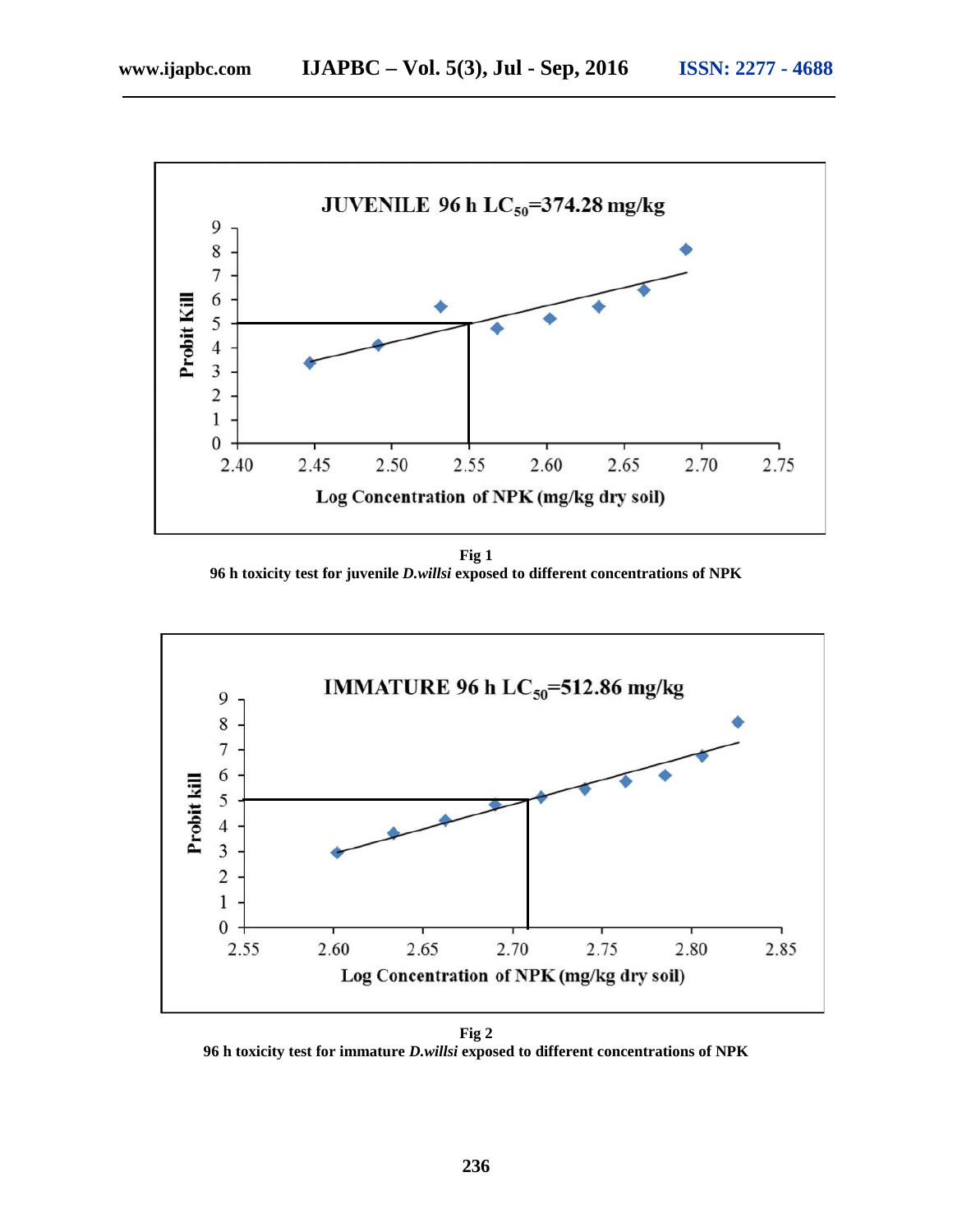

**Fig 3 96 h toxicity test for adult** *D.willsi* **exposed to different concentrations of NPK**

#### **Effect on adult earthworm**

It was observed that all the adult earthworms survived when exposed to NPK up to the dose of 490 mg/kg to soil. But mortality started at the exposure of 520 mg/ kg to soil. The mortality gradually increased with the increase of doses and 100% mortality was observed at the dose of 800 mg/kg of NPK to soil.

A distinct variation of adult earthworm mortality was also recorded with respect to different doses of NPK conducted in five replicates (Table-1). About 8% mortality was recorded when they were exposed at 520 mg/kg followed by 24% at 550 mg/kg, 36% at 580 mg/kg, 48% at 610 mg/kg, 56% at 640 mg/kg, 72% at 670 mg/kg, 80% at 700 mg/kg, 92% at 730 mg/kg, and 100% at 760mg/kg soil.

The Finney's Probit analysis indicates the 96h  $LC_{50}$ values with 95% confidence limit for adult earthworm was of 616.6 with a range of 616.59 to 616.61 (Fig-3, Table-1).

#### **CONCLUSION**

The present investigation found that the variation in doses of NPK had upshot a discrepancy in the degree of mortality in different age class of *D. willsi*. There was 100% mortality at 490 mg NPK/ kg for juvenile, 670 mg NPK/kg of soil for immature and 760 mg NPK/kg of soil for adult. The 96h  $LC_{50}$  value was found to be 374.28 for juvenile, 512.86 for immature and 616.6 for adult *D. willsi*. This clearly indicates that the recommended dose for NPK (160 mg/kg) is safe so far point of mortality is concern.

Although there was no report of mortality of earthworm at the recommended dose, the use of NPK fertilizer cannot be safe. This is because, the NPK contains phosphates which undergoes bioaccumulation and may cause severe toxicity. So it must have some sub-lethal effects even at the recommended agricultural doses.<sup>17</sup>Therefore, further test on sub-lethal effect of NPK on parameters like growth, reproduction, metabolism etc. are required to draw a safe conclusion. However, it is interesting that the ccomposite fertilizer (NPK) is still classified as the non-hazardous material.<sup>11</sup>

Beside this, the phosphate contains of NPK also accumulates in the water bodies through surface run off resulting eutrophication. This may cause a complete destruction of aquatic ecosystem due to complete death of the biological system.

In conclusion, the present experiment suggests that although the NPK is not very toxic to earthworm at the recommended doses still it could have some sublethal effect that would affect the agro-ecosystem.

#### **ACKNOWLEDGEMENT**

The authors are thankful to the DST, Govt. of India, New Delhi for providing infrastructural facilities through FIST Grant. Anindita Bhattacharya is thankful to Sambalpur University for a fellowship.